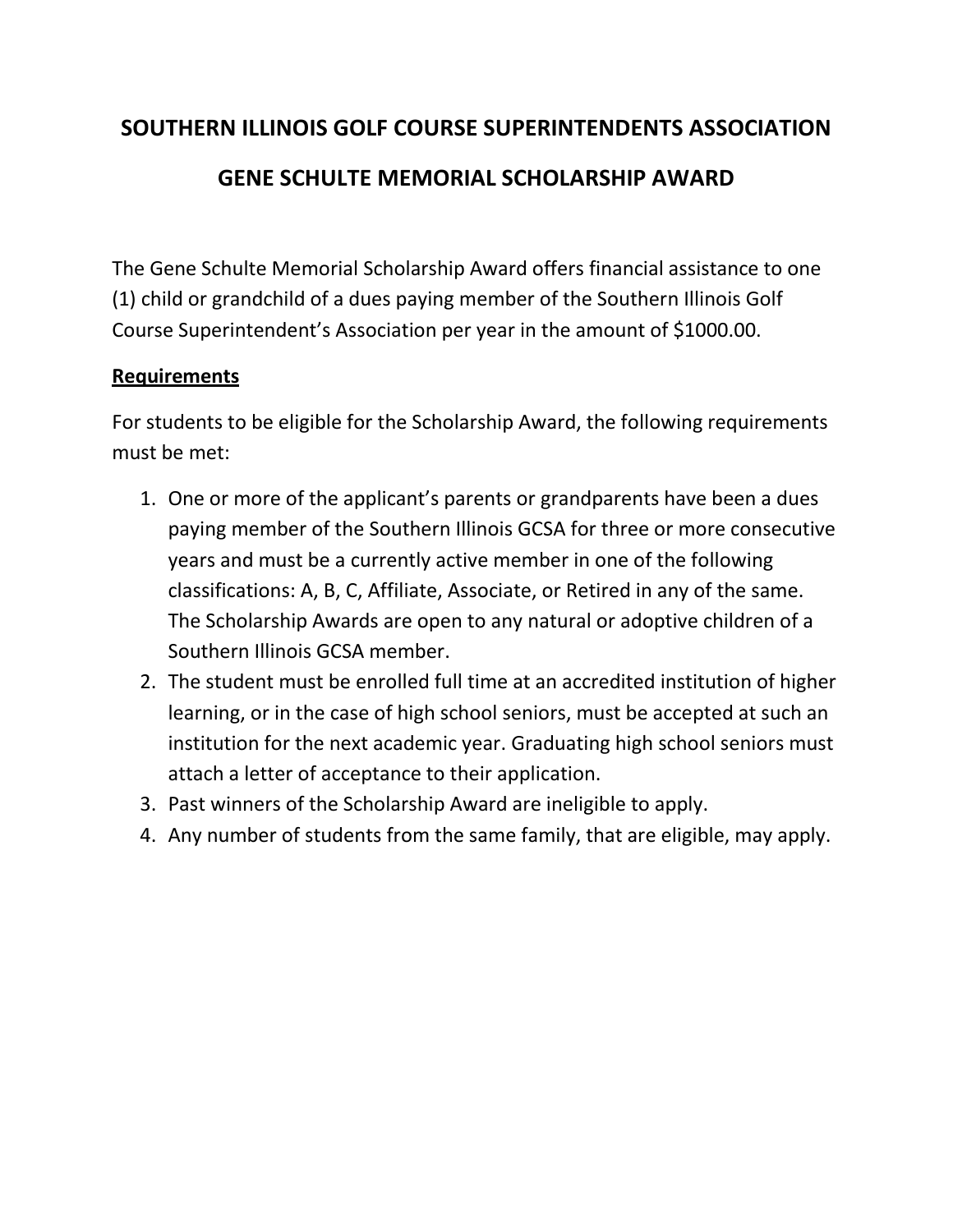#### **How to Apply**

To apply, students must supply the following documents under one cover sheet:

- 1. A completed Scholarship Award application.
- 2. Transcripts from all high schools and colleges attended.
- 3. Graduating high school seniors must attach a collegiate letter of acceptance to their application.

### **Criteria of Selection**

- 1. Applications may be verified for eligibility.
- 2. Scholarship(s) shall be awarded by random selection from the qualified applicants.
- 3. Financial need is not a factor in the selection process.

All application materials must be received by: \_\_\_\_\_\_\_\_\_\_\_\_\_\_\_\_\_\_\_\_\_\_\_\_\_\_\_\_\_\_\_\_\_

The Scholarship Award will be selected on \_\_\_\_\_\_\_\_\_\_\_\_\_\_\_\_\_\_\_\_\_ and the recipient will be notified by mail.

#### **MAIL APPLICATION TO:**

**John Kueper**

**951 Clinton St.**

**Carlyle, IL. 62231**